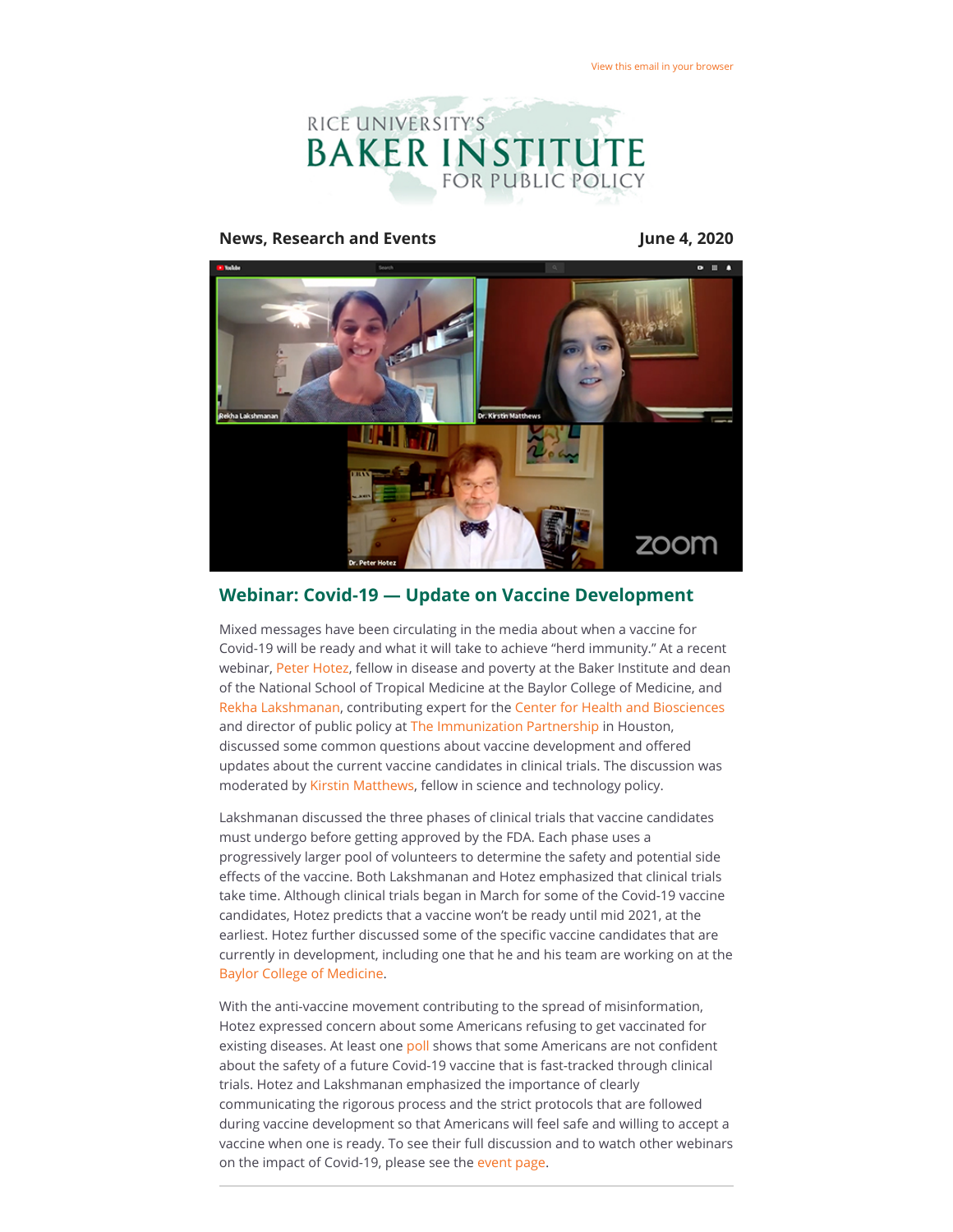**"The tragic death of George Floyd is but the latest manifestation of the painfully unfinished work of narrowing the racial divisions that plague our society. It is high time to move beyond speeches and protests to concrete and practicable steps and solutions."**

> Baker Institute statement on relations between the [police and African American communities](https://riceconnect.rice.edu/page.redir?target=https%3a%2f%2fwww.bakerinstitute.org%2fbuilding-trust-between-police-and-community%2f&srcid=137879&srctid=1&erid=95df2b89-ee1d-4ab4-9834-5617dcbc3700&trid=95df2b89-ee1d-4ab4-9834-5617dcbc3700)



# **The Paycheck Protection Program: Troubled Beginning, Improved Prospects?**

In March, Congress approved the Paycheck Protection Program (PPP), which offers emergency loans to help small businesses stay afloat during the current economic crisis. Almost immediately, the program ran into trouble: its funds — a total of \$349 billion — were completely exhausted within two weeks. Although Congress quickly provided an additional \$310 billion, criticism of the program mounted.

What went wrong? In a recent [post](https://riceconnect.rice.edu/page.redir?target=http%3a%2f%2fbakerinstituteblog.blogs.rice.edu%2f2020%2f05%2f27%2fthe-paycheck-protection-program-troubled-beginning-improved-perspectives%2f&srcid=137879&srctid=1&erid=95df2b89-ee1d-4ab4-9834-5617dcbc3700&trid=95df2b89-ee1d-4ab4-9834-5617dcbc3700) for the Baker Institute Blog, public finance fellow [Joyce Beebe](https://riceconnect.rice.edu/page.redir?target=https%3a%2f%2fwww.bakerinstitute.org%2fexperts%2fjoyce-beebe%2f&srcid=137879&srctid=1&erid=95df2b89-ee1d-4ab4-9834-5617dcbc3700&trid=95df2b89-ee1d-4ab4-9834-5617dcbc3700) writes that the participation of publicly traded companies potentially precluded small businesses from the much-needed funds in the first round of applications. In addition, several economists found evidence that the first round of PPP funds did not sufficiently reach the geographic areas with the most job losses or business shutdowns. Instead, locations that were economically least affected by the pandemic received twice as many funds as the hardest hit areas. Beebe notes that although researchers have advocated for enhancing the role of banks in distributing the funds to solve this issue, some banks may be unable to process the massive number of PPP loans due to a lack of infrastructure and guidance, while others are reluctant to participate due to their internal lending policies or strategies.

Although the PPP has had a rough start, Beebe said that the lessons learned over the last two months can guide the Small Business Administration to improve the program before the June 30 deadline for loan applications. Congress is also currently considering changes to the PPP that would give small businesses more flexibility in using money from the fund. Read the [full post](https://riceconnect.rice.edu/page.redir?target=http%3a%2f%2fbakerinstituteblog.blogs.rice.edu%2f2020%2f05%2f27%2fthe-paycheck-protection-program-troubled-beginning-improved-perspectives%2f&srcid=137879&srctid=1&erid=95df2b89-ee1d-4ab4-9834-5617dcbc3700&trid=95df2b89-ee1d-4ab4-9834-5617dcbc3700) to learn more.